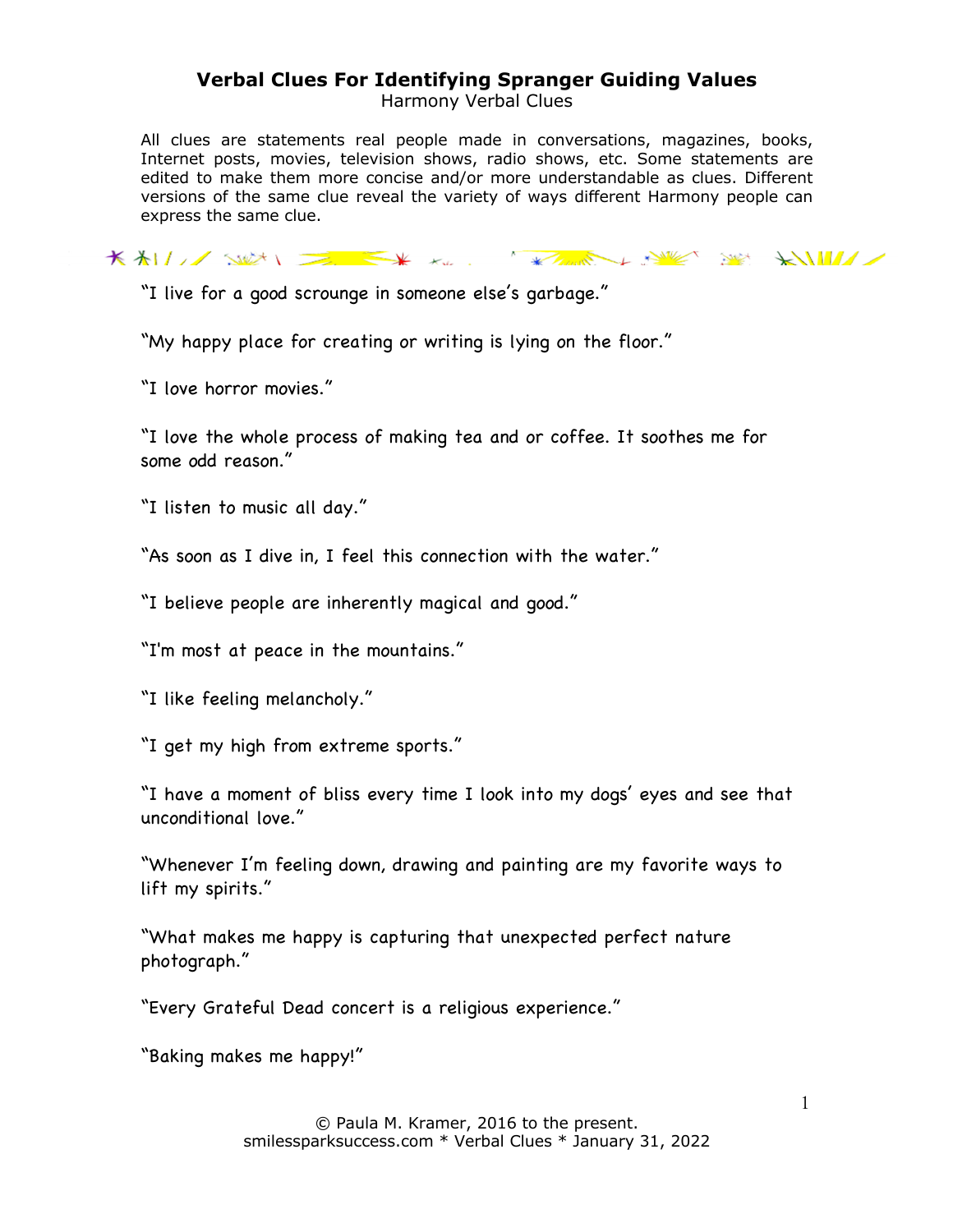Harmony Verbal Clues

All clues are statements real people made in conversations, magazines, books, Internet posts, movies, television shows, radio shows, etc. Some statements are edited to make them more concise and/or more understandable as clues. Different versions of the same clue reveal the variety of ways different Harmony people can express the same clue.

KALL SEN EXTREMELY SERVER SERVER

"I studied different religions, went to retreats, meditated, started doing yoga and delved deeper into myself."

"Whenever I have a problem that needs sorting out, I walk on the beach or on the path by our house."

"Creating a delicious dish from scratch distracts me from all my worries."

"When I give dinner parties, I'm a theme freak!"

"I'm addicted to doing Pilates."

"I'm addicted to going on long runs on the open road with no music."

"Gardening makes me happy."

"A successful life means self-reflection and knowing and loving yourself."

"With food, I have no willpower."

"My closet is my happy place."

"Golf is my drug of choice."

"My musicmaking encases me in a translucent dome."

"I never dreamt that with my own two hands I could touch the sky."

"Getting high makes me feel like the person I want to be."

"I get obsessively committed to certain jeans, boots, and people."

"I write poetry."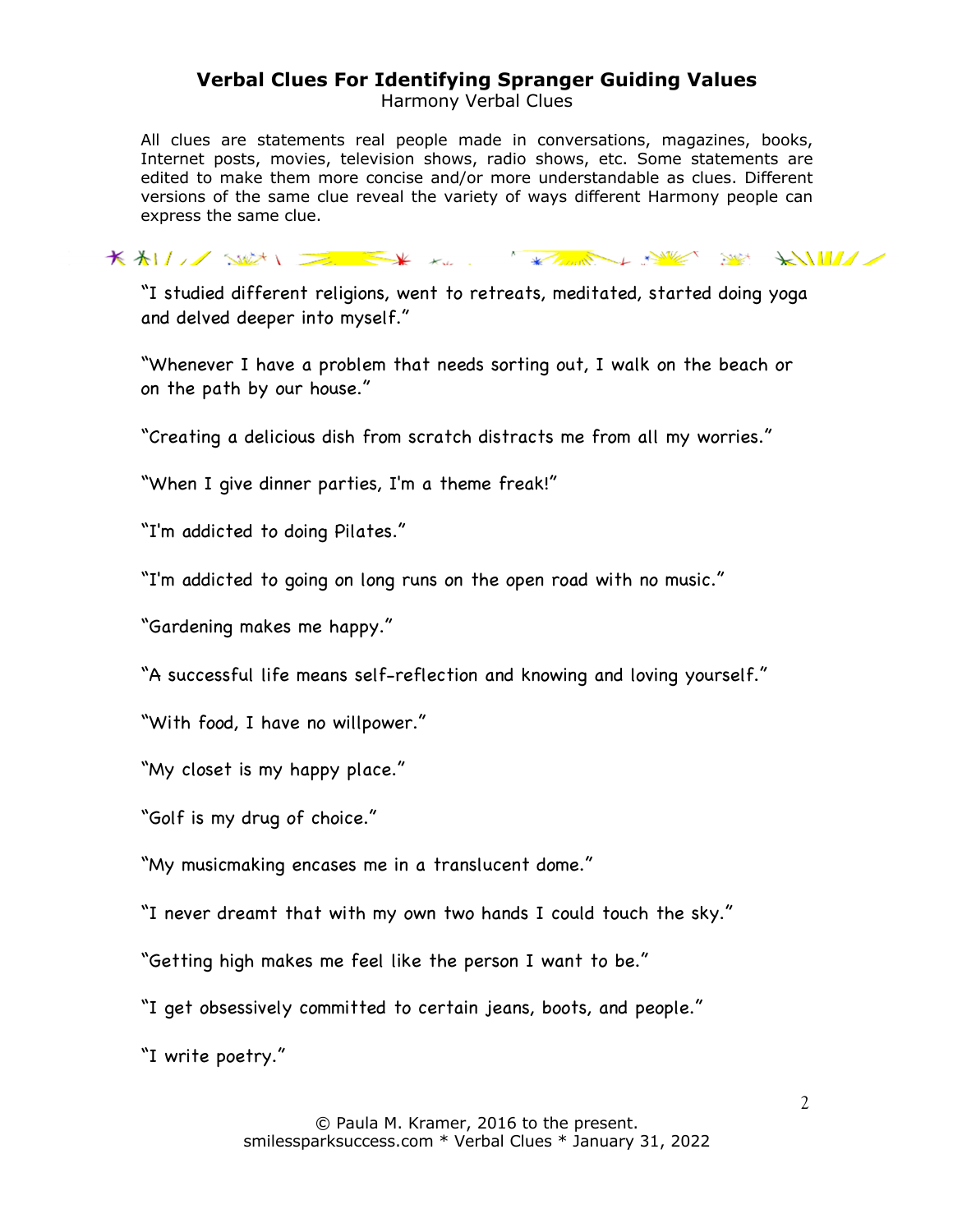Harmony Verbal Clues

All clues are statements real people made in conversations, magazines, books, Internet posts, movies, television shows, radio shows, etc. Some statements are edited to make them more concise and/or more understandable as clues. Different versions of the same clue reveal the variety of ways different Harmony people can express the same clue.

KALL SEN EXTREMELY SERVER SERVER

"Every year, I give myself an extreme challenge."

"If something bad happens to me when I'm wearing a certain outfit, I have to give it away."

"My garden is my happy place."

"The hard physical labor is what I like about this job."

"I love games – board, card and mind."

"I go to my garden when I need a quiet place to reflect."

"When traveling, I spend most of my time in art galleries."

"My lucky number is 13, but I also consider 31 to be lucky because it's 13 backwards."

"When you're getting laughs, there's an incredible amount of energy created. You soar into some strange and wondrous nether zone of total freedom."

"Happiness is a hot day at the beach watching everyone smile, laugh, and have a great time under the summer sun."

"Going into the great outdoors centers me."

"My grandfather built a summer cottage that is now paradise to me."

"Music is my mistress."

"I'm in a constant state of longing for the wilderness."

"Writing songs and being in sweatpants makes me feel the happiest."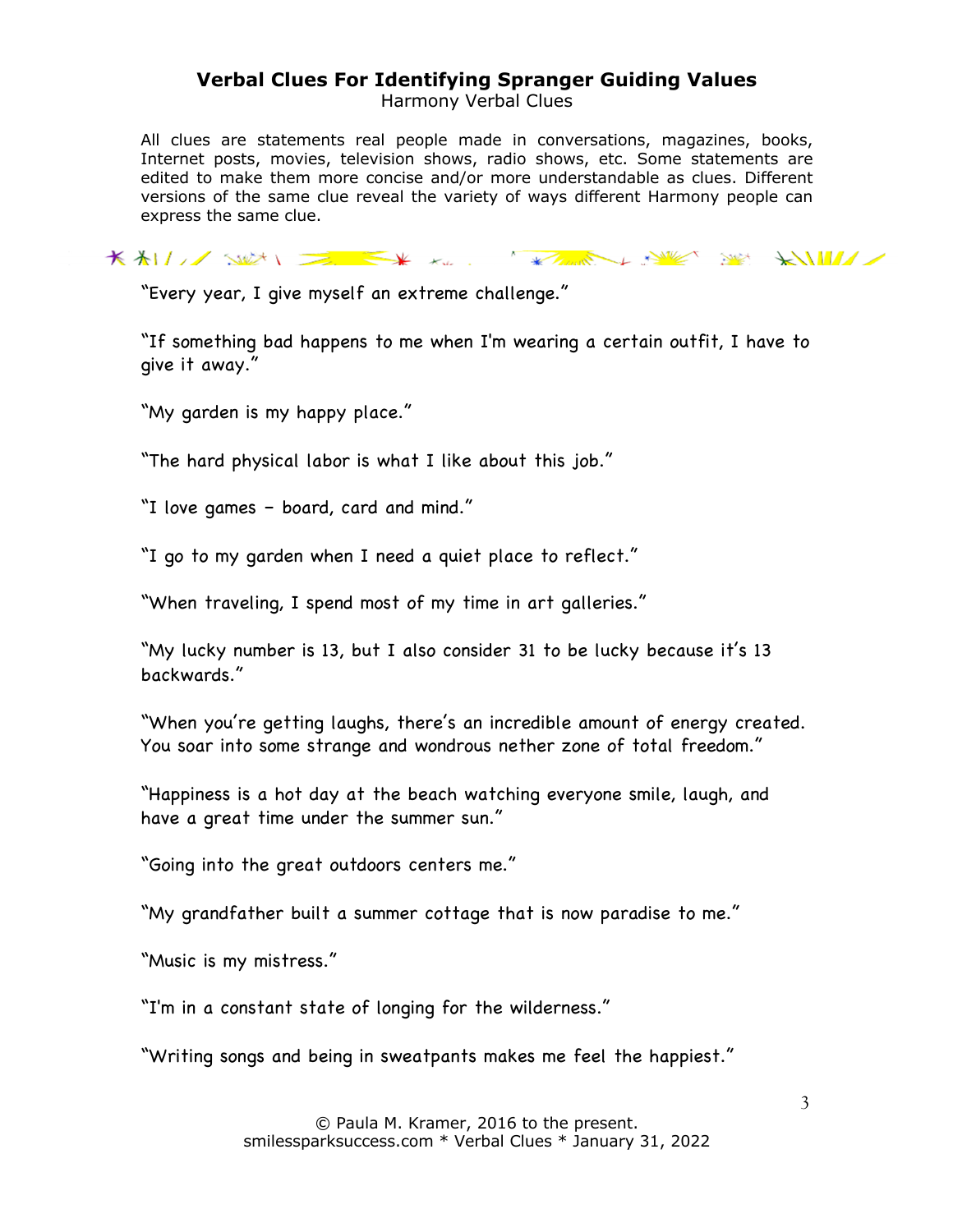Harmony Verbal Clues

All clues are statements real people made in conversations, magazines, books, Internet posts, movies, television shows, radio shows, etc. Some statements are edited to make them more concise and/or more understandable as clues. Different versions of the same clue reveal the variety of ways different Harmony people can express the same clue.

KALL SEN EXTREMELY SERVER SERVER

"I always make a wish when it's 1:11, 2:22, and so on."

"I'm humbled by mountains and the reminder that we are part of something greater."

"If I'm ever in a bad mood, I'll put on a cooking show and go into a Zen state."

"I'm addicted to the reality show Teahouse Masters."

"I get obsessively committed to certain jeans, boots and people."

- "I love to watch home improvement shows."
- 'I find solace in my car."

"I am obsessed with Marsell shoes."

"I feel most alive when I'm in nature and moving, as in running and swimming."

"I find inspiration in simple moments, such as sitting on my deck in silence."

"Playing with dogs is relaxing. It gives me energy to get back to work."

"I'm a sucker for a good sunset."

"I love fresh air and long walks."

"I go fishing every chance I get."

"I really enjoy breaking down boxes for recycling. It's so therapeutic."

"Practicing yoga under a blue sky with birds singing in the trees is the most peaceful, serene way to start my day."

> © Paula M. Kramer, 2016 to the present. smilessparksuccess.com \* Verbal Clues \* January 31, 2022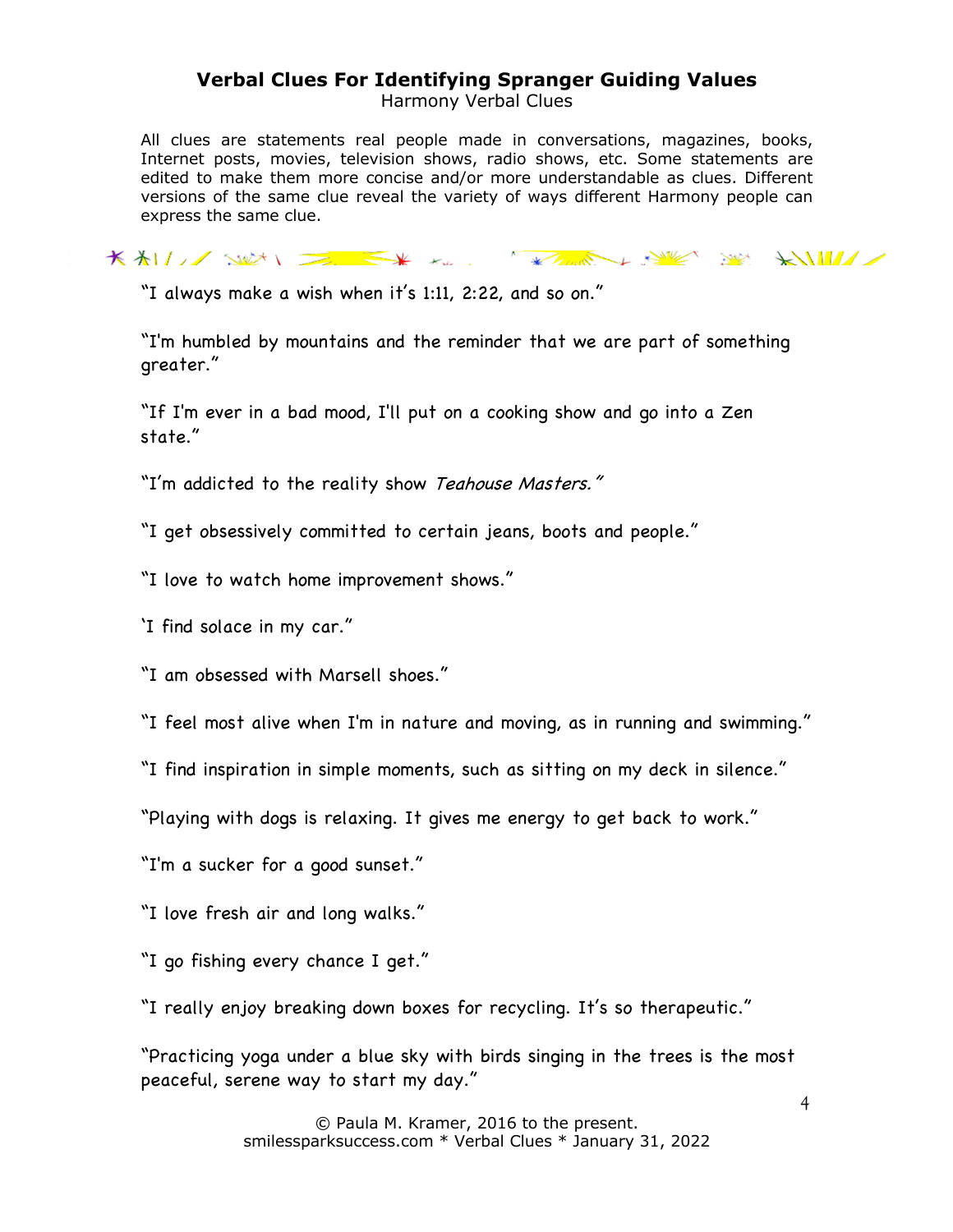Harmony Verbal Clues

All clues are statements real people made in conversations, magazines, books, Internet posts, movies, television shows, radio shows, etc. Some statements are edited to make them more concise and/or more understandable as clues. Different versions of the same clue reveal the variety of ways different Harmony people can express the same clue.

KALL SEN EXTREMELY SERVER SERVER

"I have at least 75 hats. A hat makes every outfit more whimsical and puttogether."

"I live in a grateful way."

"I change the colors on my cars once a month."

"I'm obsessed with doing laundry."

"I ride my bike every morning to the gym and work out. It's an addiction."

"My biggest guilty pleasure is lying in bed on a Saturday morning watching American Ninja Warrior."

"My whole life is just dedicated to being one of the craziest human beings to ever exist."

"I can't be a real junkie anymore, so I'm an adrenaline junkie."

"I want nothing more than to accept responsibility for this life experience. To hone my awareness, deliberately appreciate and connect with all that is right in front of me."

"In an ever changing world it FEELS GOOD to know that I can choose to be present with my own experience."

"Experience is a process, not a destination. It is a way of life."

"I love to watch home improvement shows."

"My favorite place is home, and that could be anywhere. Wherever I really feel at peace, that's home."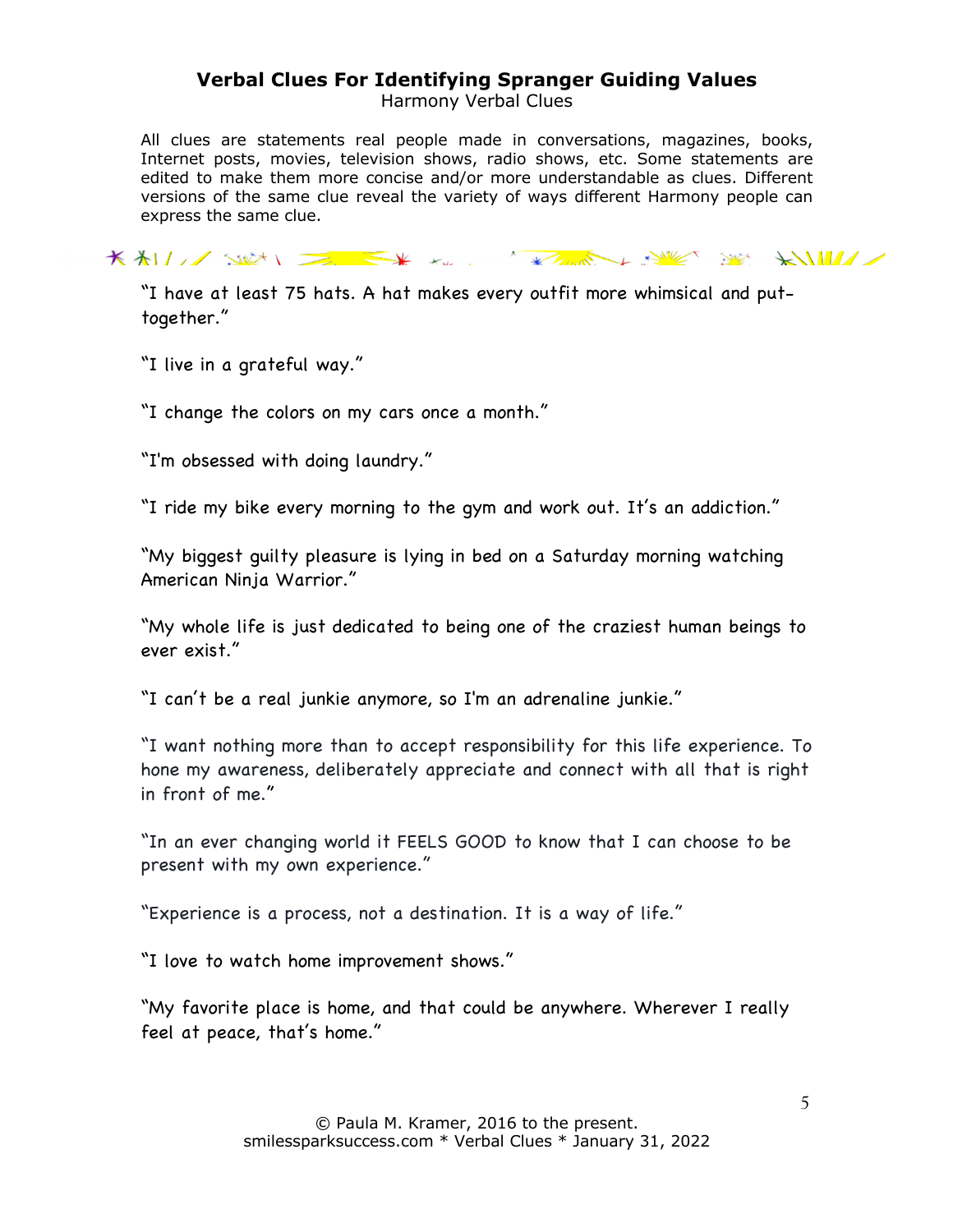Harmony Verbal Clues

All clues are statements real people made in conversations, magazines, books, Internet posts, movies, television shows, radio shows, etc. Some statements are edited to make them more concise and/or more understandable as clues. Different versions of the same clue reveal the variety of ways different Harmony people can express the same clue.

KALL SEN EXTREMELY SERVER SERVER

"My Zen moments are when I'm swimming, hiking, or doing yoga. Those things give me clarity."

"No lotion that works can ever be too expensive."

"I must live near a water source, even on overnights."

"My ideal day off is going flea market or vintage clothes shopping."

"I take my incense everywhere because it makes me feel like I'm home."

"My worst personality trait is that I can be selfish."

"Nothing makes me feel more powerful and inspired than boxing. Nothing!"

"My most prized possession is my art collection. I feel like it represents all of the people and places that have helped shape me as a woman."

"One of my favorite indulgences is fragrances! There's nothing like putting on a beautiful fragrance to complete your mood."

"There is something spiritual about looking out into the ocean."

"I am a serious horror movie fan."

"I own 40 pairs of sneakers, and I need more."

"I walk every day to a playlist of my favorite music. I believe music is healing."

"I love playing poker in casinos."

"I got off on financial infidelity. I got the same thrill-seeking, selfmedicating, stress-busting high as gambling."

> © Paula M. Kramer, 2016 to the present. smilessparksuccess.com \* Verbal Clues \* January 31, 2022